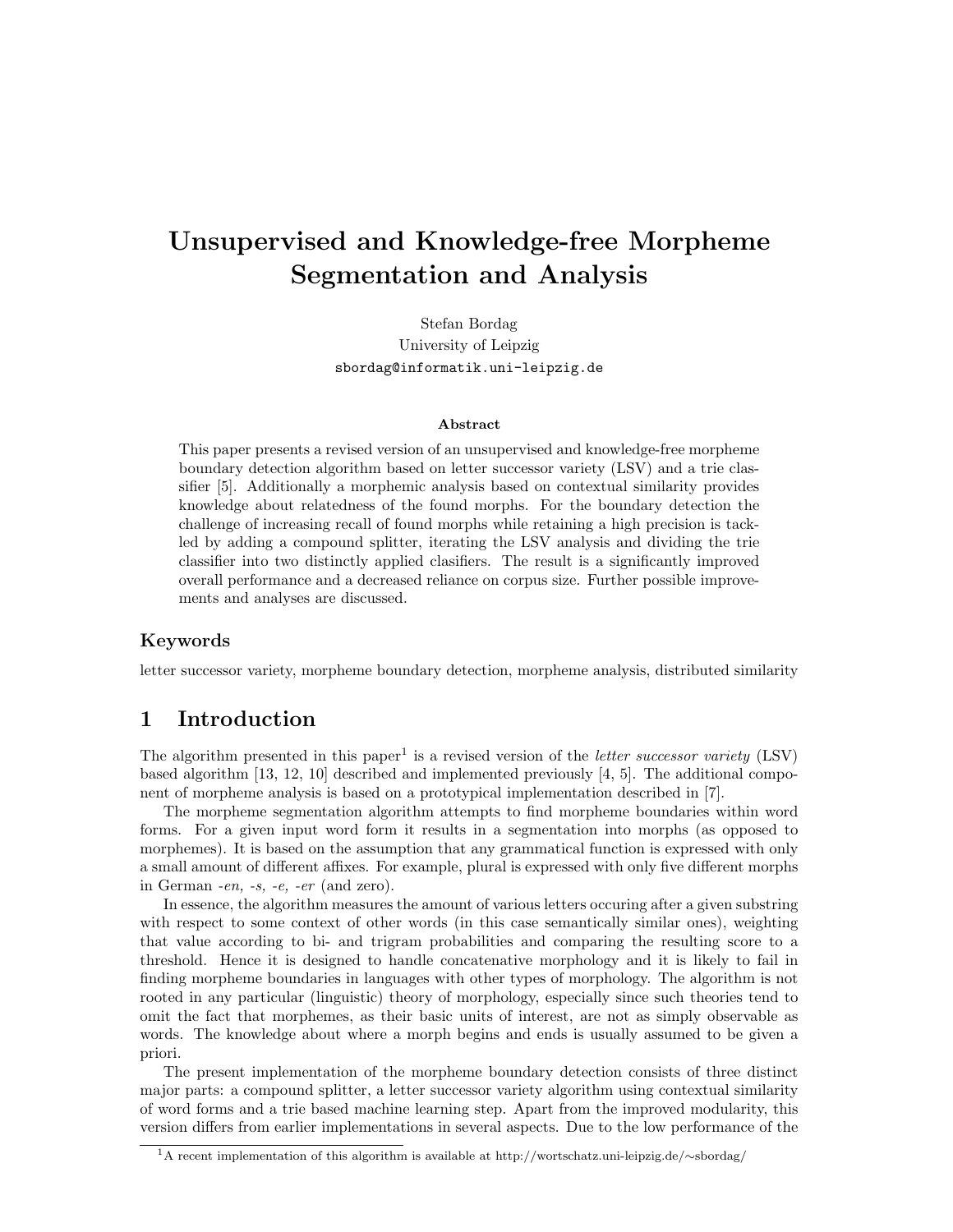LSV based method in splitting longer words, in a pre-processing step a simple compund splitter algorithm is applied. The LSV part is iterated to increase recall with only a moderate loss of precision. The machine learning part (using a trie) is split into two parts, one with high precision and a subsequent one with high recall.

According to an evaluation using the German Celex [1], each change improves the overall performance slightly. Several possibilities of further improvements and analyses are discussed. Any of the major three parts (compound splitter, LSV algorithm, trie classifier) of the described algorithm can be replaced by or merged with a different algorithm, which should facilitate the combination of this algorithm with others.

The morpheme analysis part is based on statistical co-occurrence of the found morphs and subsequent contextual similarity and a basic rule learning algorithm. The rules are then used to find related morphs where groups of related morphs represent a morpheme.

## 2 Letter Successor Variety

LSV is a measure of the amount of different letters encountered after (or before) a certain substring, given a set of other strings as context. It is possible to use the entire word list as context for each string and its substrings [12, 10]. Alternatively, only a specific set of words may be used as context [5], if a method for the selection of relevant words is included. In order to use LSV to find true morpheme boundaries, this set ideally consists only of relevant words that share at least one grammatical feature with the input word. For example, if the input word is hurried, then relevant words are past tense forms. It is obvious that in such a case the amount of different letters encountered before the substring -ed is maximized.

As has been shown earlier [7], using the entire word list for morpheme boundary detection (global LSV) is inferior to using a simulation of semantic similarity (contextual similarity based on comparing statistically significant co-occurrences) of words to find the relevant ones (local LSV). However, due to the power-law distribution of word frequencies, most words occur very rarely. This makes it impossible to compute a proper representation of their usage and accordingly compare such words for usage similarity. Hence, local LSV based morpheme boundary detection might have a high precision, but is guaranteed to have a low recall.

Additionally, it is possible to first globally find a set of contextually similar word pairs and then analyze their differences [18]. Whereas this method also appears to have high precision, its recall is even lower than that of the LSV method.

#### 2.1 Trie classifier

In order to increase the recall of the local LSV method, a machine learning method was proposed. It is based on training a patricia compact trie (PCT) [17] with morpheme segmentations detected by the local LSV methods. The trained trie can then be used to recursively split all words into morphs, irrespective of their frequency.

Training the trie, as also depicted in Figure 1, is performed as follows: Each known morpheme boundary is reformulated as a rule: The entire word is the input string, whereas the shorter half of the word (according to the morpheme boundary) is the class to be learned. The trie learns by adding nodes that represent letters of the word to be learned along with increasing the count of the class for each letter (see Figure 1). If more than one morpheme boundary is given in a word, then training is applied recursively, peeling off the outmost and shortest morphs first (from right to left). Hence, the word mis-under-stand-ing results in the three training instances misunderstanding -ing, misunderstand mis- and understand -stand.

Two distinct tries, a forward-trie and a backward-trie are used to separately learn suffixes and affixes. The decision which trie to use for any given training instance is based on the length of the morphs. The longer half of the word probably contains the stem, whereas the shorter half is used as the class. In the case of the backward-trie, the word itself is reversed. Hence, in the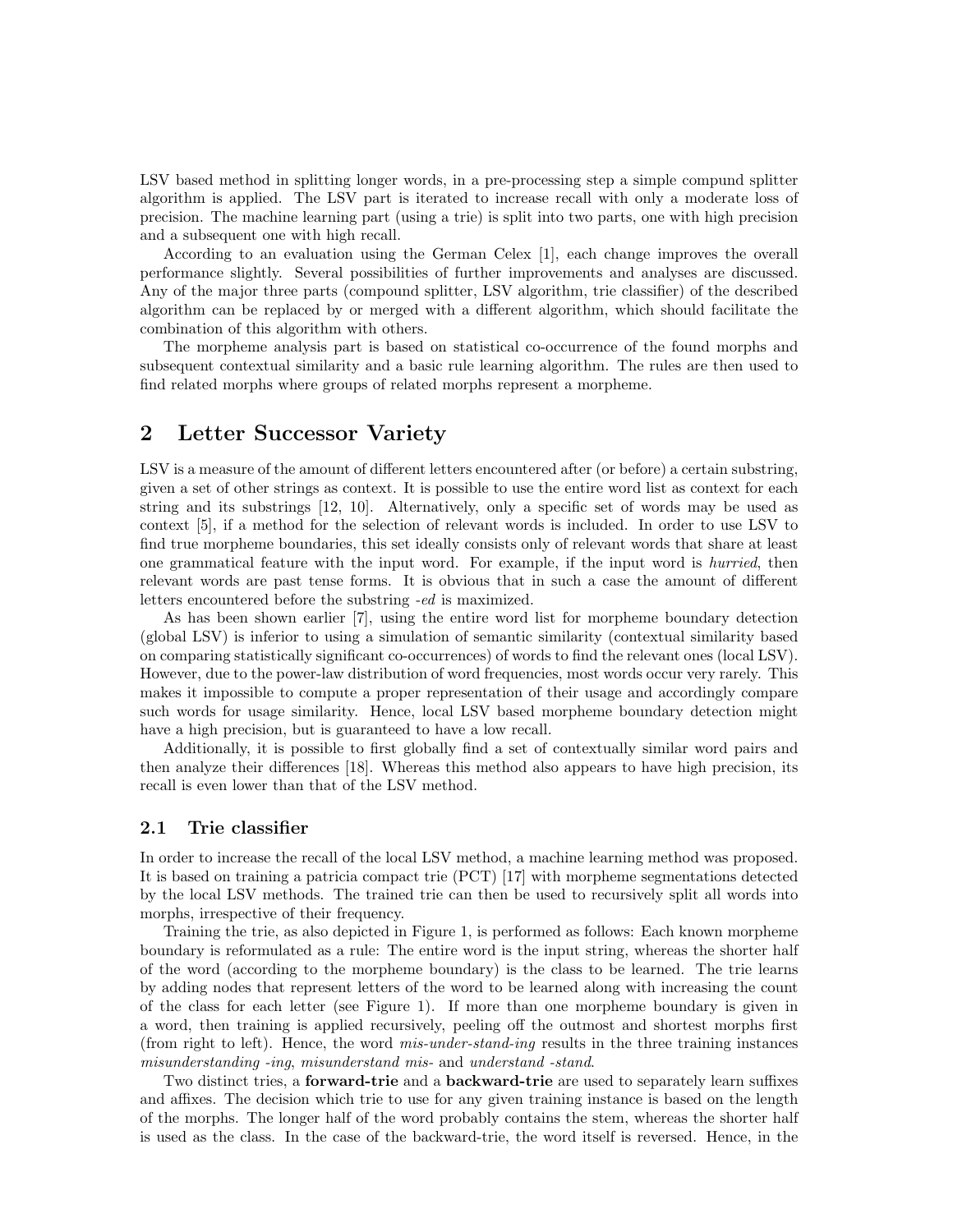

Figure 1: Illustration of training a PCT and then using it to classify previously unseen words.

example above, the first newly learned node for *misunderstanding -ing* is the node containing  $q$ with the class *-ing* and a frequency of 1 in the backward-trie.

The classification is applied recursively as well: For an input string both the backward and forward tries are used to obtain the most probable class. This results up to two identified morpheme boundaries and hence three parts of the original words. Each part is the subject to the same mechanism recursively until no further classifications can be found.

In the Morpho Challenge 2005 [15], both the local LSV and a subsequent application of the trie learning were submitted separately. As expected, the LSV method had a high precision, but extremely low recall (only 1.9% for Finnish, for example). The application of the trie increased recall, but also lowered precision. The precision decreased due to overgeneralization, which occurs mostly because the algorithm receives only positive examples. Even for a well-represented input word, the contextually similar words do not share grammatical information with it. Therefore, a high-frequent input word, for example *matter*, where the LSV algorithm did not find any morpheme boundaries, cannot be taken as an example of a word where  $-er$  is not a suffix.

# 3 Refined Implementation

The above mentioned weaknesses of the  $LSV + \text{trie combination hold uniformly over all tested}$ languages. The following modifications attempt to address some of these weaknesses, while trying to avoid language-specific rules or thresholds. The new version contains several changes: a recursive compound identifier, an iteration of the LSV algorithm and splitting the trie classification into two steps.

### 3.1 Identifying compounds

The LSV algorithm is good at finding affixes, because the set of contextually similar words often contains words with the same affix. However, words contextually similar to a compound do not necessarily contain other compounds, or compounds sharing parts with the input word. Particularly for semantically opaque compounds (i.e. the meaning of the parts is not related to the meaning of the compound) this is guaranteed to be the case. Therefore it is mostly impossible for the LSV algorithm to find morpheme boundaries between the parts of a compound, unless the compound contains a very productive part, such as teacher (Mathelehrer, Physiklehrer, ...).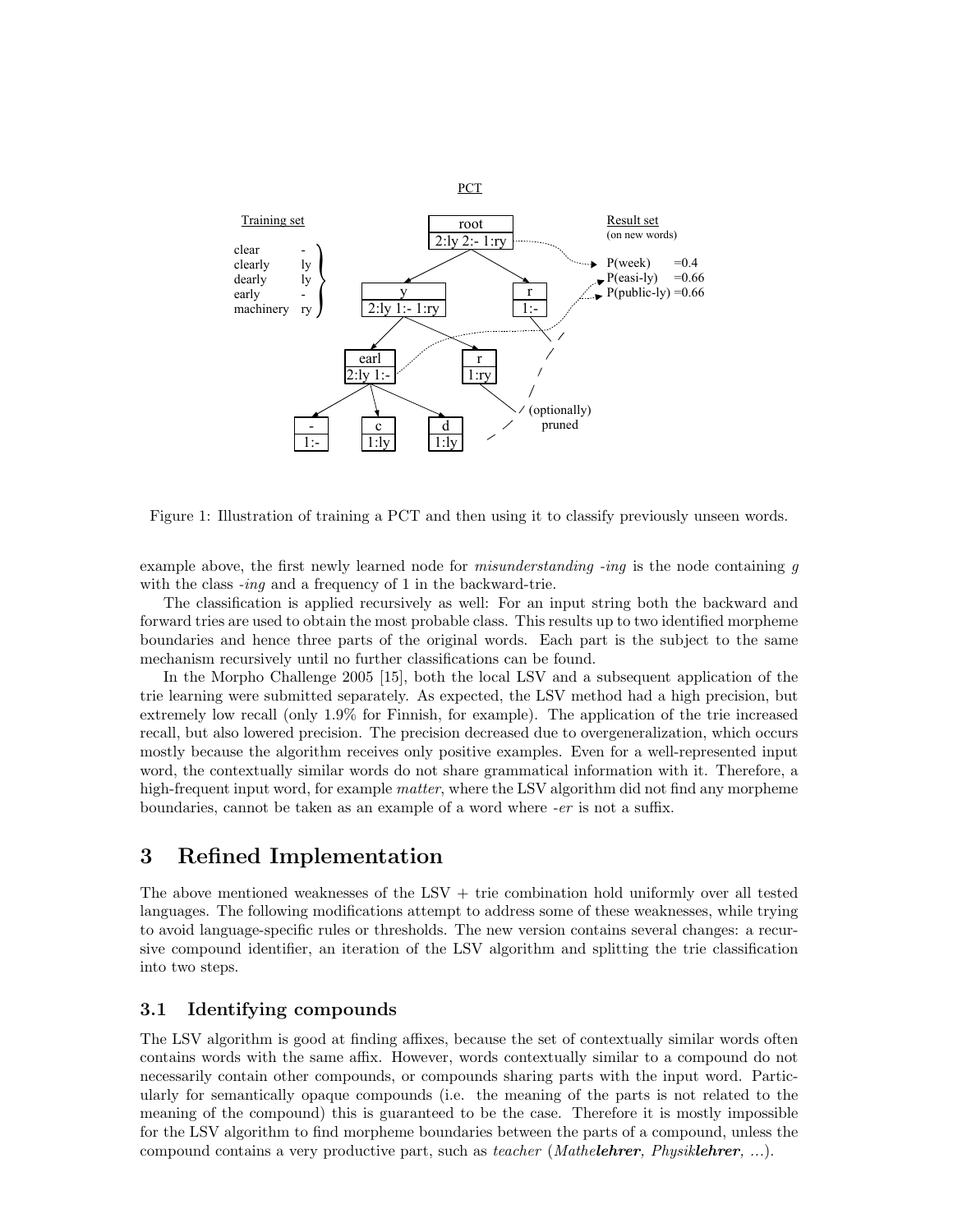Since only a small sample set is sufficient for the trie to correctly classify most compounds later, it is not necessary to find all compounds at this point. The following simple mechanism tests whether a certain partition of the input word at the position i is a possible correct compound division:

```
testDiv(word,i)
 min1 = 4if ( leftPart.length > minl
  and rightPart.length > minl
  and freq(leftPart) > 20
  and freq(rightPart) > 20 )
     leftPart = findComp(leftPart)
     rightPart = findComp(rightPart)
     return leftPart - rightPart
   else
     return null
```
Assuming  $testDiv(word, i)$  also returned the sum of the frequencies of all parts, it is then possible to take the one partition of the input word that maximizes the frequency of the participating parts. In other words, this mechanism recursively divides a long word into shorter units. If both shorter units exist, their length is at least 4 and frequency no lower than 20, then that partition is a candidate and the one with the highest overall score is taken as a (probably) valid partition of the compound. As Table 1 shows, the algorithm (as expected) has a high precision, but very low recall. In fact, it may have even lower recall for other languages. It also shows that training the trie classifier with this data directly indeed increases recall, but also incurs a rather strong loss in precision. It can be assumed that if compounding exists in a language, then this algorithm in combination with the trie classifier helps to find the parts of a large part of compounds. However, a more elaborate implementation is desirable at this point, especially since this algorithm is unable to partition any compounds containing linking elements.

### 3.2 Iterated LSV algorithm

For the LSV algorithm, the ideal case is achieved when all contextually similar words to a given input word carry the same grammatical information. However, due to data sparseness, compounds, overly high co-occurrence frequency and other factors, this ideal state is achieved only for few words. In many cases only a few contextually similar words actually share grammatical information with the input word. Running the LSV algorithm may thus find some morpheme boundaries correctly and not find many others. It is important that in tis setup (using contextually similar words as context) it nearly never finds from morpheme boundaries. Table 1 shows that the first run of the LSV algorithm found very few (but very precisely) morpheme boundaries. The boundaries that were found are based on the ideal cases where most contextually similar words indeed share grammatical information with the input word.

In order to facilitate the boundary identification for some of the remaining words, it is possible to iterate the LSV algorithm by incorporating knowledge produced in earlier iterations. A straightforward way of doing this is adding an additional factor to the computation of the LSV score: Given a substring -ly of the input word *clearly*, if the same substring was identified as a morph in any (or all) of the contextually similar words, then increase the LSV score. However, some very frequent words such as was or do-es are contextually similar to a large amount of words, which in turn means that these frequent words might influence the analyses of many other words adversely, such as James to Jam-es. Therefore the increase of the LSV score has to be normalized against the number of words with the same substring and the number of contextually similar words.

To recall from [7], the formula to compute the left LSV score for the word  $w$  at the position  $i$ (the formula for the right score is likewise) is: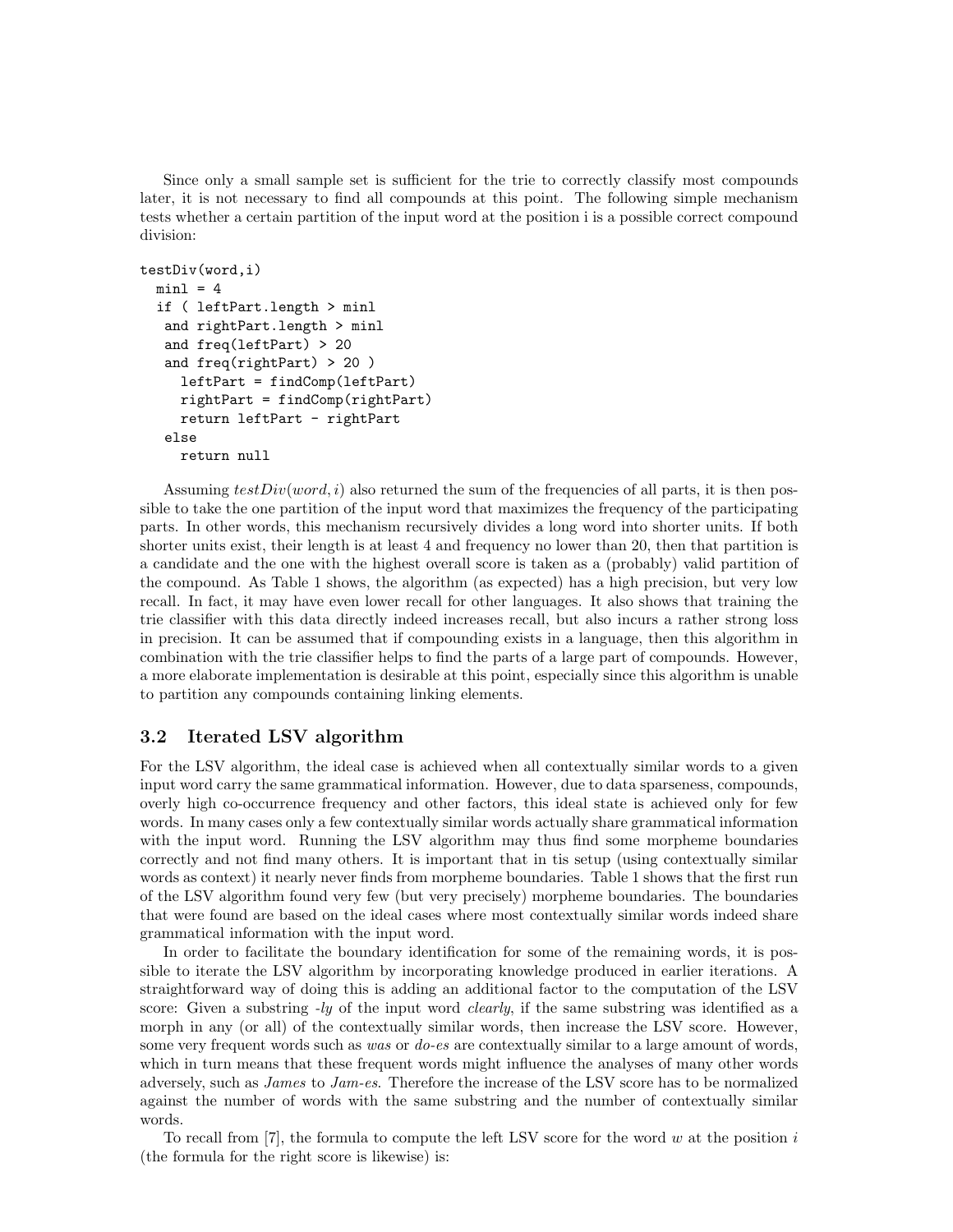|              | R.    | Ρ     | H,    |
|--------------|-------|-------|-------|
| compounds    | 10.30 | 88.33 | 18.44 |
| $lsv_iter_1$ | 17.88 | 88.55 | 29.76 |
| lsy iter 3   | 23.96 | 84.34 | 37.31 |
| saveTrie     | 31.09 | 82.69 | 45.19 |

Table 1: Iterating the LSV algorithm and applying the modified trie classifier increases recall while keeping precision at high levels.

$$
lsv_l(w,i) = plsv_l(w,i) \cdot fw_l(w,i) \cdot ib(w,i)
$$
\n
$$
(1)
$$

This takes anomalies such as phonemes represented my several letters into account in a straightforward way. It assumes that  $plsv_l(w, i)$  is the plain number of different letters found to the right of the substring between the beginning of the word w and the position i.  $fw_l(w, i)$  is the bi- or trigram based frequency weight of the substring, whereas  $ib(w, i)$  is the inverse bigram weight. The previously acquired knowledge about morpheme boundaries can be used to compute  $prev_l(w, i)$  as the number of previously identified morphs  $p f_l(w, i)$  divided by 2 and multiplied with the quotient of the number of words containing the same substring  $subf_l(w, i)$  and the size of the pruned list of contextually similar words prune:

$$
prev_l(w, i) = pf_l(w, i) \cdot 0.5 \cdot (subf_l(w, i) / prune)
$$
\n
$$
(2)
$$

To prevent the previous analyses from overriding the analysis of the present word, the new LSV score is computed as a multiplication of the LSV score with the previous knowledge, which is at most as high as  $lsv_l(w, i)$  -1:

$$
lsv2_l(w,i) = min(lsv_l(w,i) - 1, prev_l(w,i)) \cdot lsv_l(w,i)
$$
\n
$$
(3)
$$

The same is reversely applied to the right LSV score  $lsv_r(w, i)$  and both  $lsv_l(w, i)$  and  $lsv_r(w, i)$ are again summed to produce the final  $lsv2(w, i)$  and compare it to a threshold (for example 6) to obtain a decision whether the position  $i$  in the word  $w$  is a morpheme boundary.

For example, the analyses of the most similar words of *clear-ly* might result in the following morpheme boundaries: closely, white, great-ly, legal-ly, clear, linear-ly, really, weakly, .... Hence, for the position 5 (which corresponds to  $-ly$ ) in *clearly*, the amount of previously identified morphs  $pf_r(w, i)$  is 3. The number of such substrings  $subf_l(w, i)$  is 5 and the amount of contextually similar words was 150. Hence,  $prev_r(clearly, 5) = 3 \cdot 0.5 \cdot (5/150) = 0.05$  and thus the absolute increase of the LSV score is only 0.05 in this case.

As Table 1 shows, there are, however, many cases where the influence was sufficiently strong for the resulting LSV score to reach the threshold. The table also shows that iterating the LSV algorithm increases Recall. However, it also incurs a certain Precision loss associated with words such as *James* that happen to be contextually similar to many other words where *-es* is really a suffix (and also was identified as such).

#### 3.3 Split trie classification

Irrespective of its source, the obtained knowledge (i.e. from a simple compounds identifier, the original LSV algorithm, or the improved LSV algorithm) is used to train the trie classifier and then apply the trained classifier to identify more morpheme boundaries. In the original version the trie produces a most probable class for an input string simply by searching for the deepest node in the trie. Since no further checking was introduced, decisions were made without considering further context in many cases. For example, the LSV algorithm found the morpheme boundary  $d$ rama-tic. When analyzing plas-tic, the trie classifier would first find t as the deepest matching node. Since that node has only a single class stored with the frequency count of 1, the classifier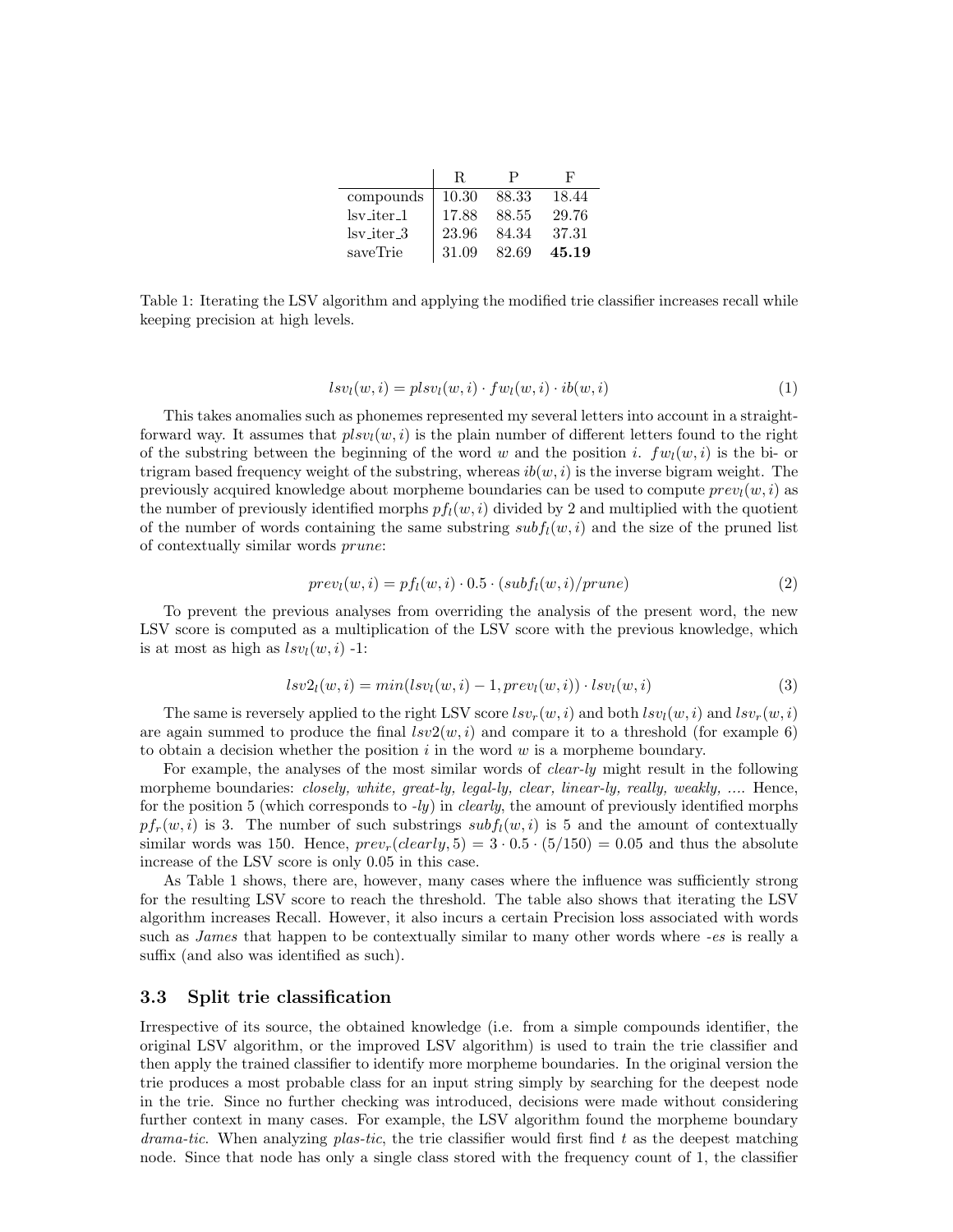|              | R.    |       | н,    |
|--------------|-------|-------|-------|
| compounds    | 27.93 | 66.45 | 39.33 |
| $lsv_iter_1$ | 57.66 | 71.00 | 63.64 |
| $lsv_iter_3$ | 62.72 | 68.96 | 65.69 |
| saveTrie     | 66.10 | 68.92 | 67.48 |

Table 2: Applying the unmodified classifier increases recall by a large amount, but also lowers precision considerably.

would decide in favor of *-tic* being a morph with a maximal value of 1. In other words, no further context from the word is considered and the decision is made on grounds of only a single training instance.

However, simply forbidding all decisions that do not take a certain amount of the word into account, would result in extremely low recall, such as 31% for German in Table 1. The trie classification is thus split into two parts, a modified trie classifier and subsequently an original unmodified trie classifier. The modified trie classifier returns a decision only if all of the following conditions are met:

- The deepest matching node must be at least two letters deeper than the class to be returned.
- The matching node must have a minimal distance of three from the root of the trie.
- The total sum of the frequency of all classes stored in the deepest matching node must be larger than 5.

Table 1 shows that applying the modified trie classifier *saveTrie* increases recall by 8% while reducing precision by less than 2%. Table 2 additionally shows that the subsequent application of the original trie classifier further increases recall to a total of 66% while lowering precision to roughly 69%. The table also shows that applying the original trie classifier directly on any of the LSV iterations or even the compound identification algorithm results in lower overall performance.

### 3.4 Assessing the improvements

In order to measure the influence of the various improvements proposed, a number of experiments were run on the 3 million sentences German corpus available for the Morpho Challenge 2007. The results of each improvement were measured and are depicted in Table 1. Additionally, the original trie classifier was applied to the results of each modification as depicted in Table 2.

These evaluations show that ultimately, the local LSV implementation could be significantly improved. As such, it reaches similar performance as reported in [5] despite being run on a significantly smaller corpus (3 million sentences vs. 11 million). On the other hand, the relatively small improvements achieved indicate that a significantly better morpheme boundary detection may only be achieved by combining this method with an entirely different approach, possibly one combining the various hitherto described approaches.

The results of the Morpho Challenge 2007 also show that currently the MDL based approaches to morpheme boundary detection [8, 2] mostly outperform the LSV based approach, especially in the more important Information Retrieval task evaluation. The most porbable reason is that the LSV algorithm is good at detecting boundaries within high-frequent words, whereas the MDL based algorithms are better at detecting boundaries in longer words. Longer words tend to be less frequent and thus more important for Information Retrieval as opposed to the more frequent words.

A manual analysis of the resulting word list revealed several possible improvements:

• An algorithm specifically designed to identify compounds by means of finding both parts of a word as single words in the same sentence (reformulations) might help to find the linking elements that currently remain undetected, such as in mitglieds-laend-er.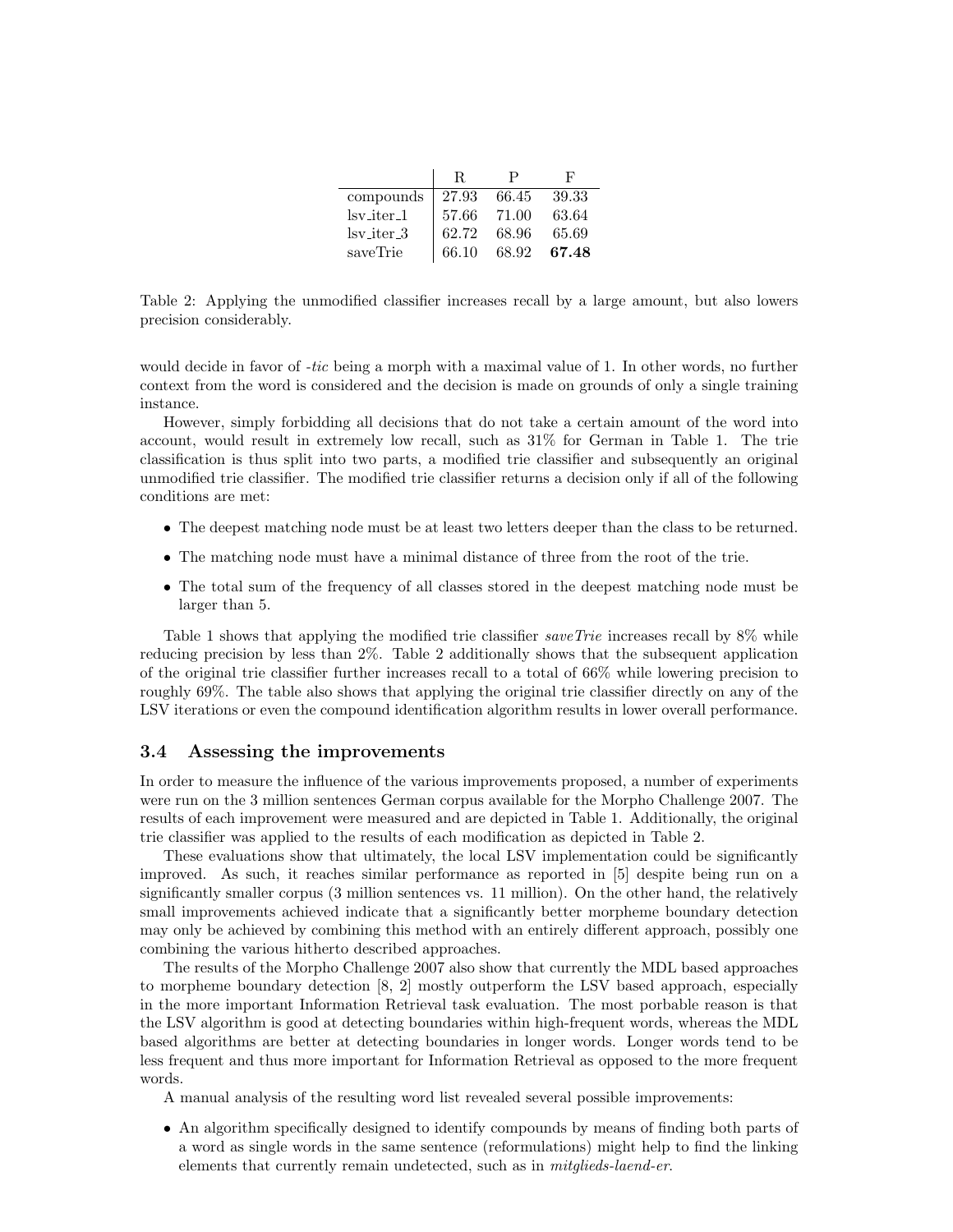- In a post-processing step, an algorithm based on affix signatures such as proposed by [11], might find errors or generalize known morpheme boundaries better than the trie classifiers and ultimately avoid mistakes such as in-fra-struktur.
- A global morpheme vocabulary control mechanism, such as the MDL [9, 14, 8, 2] might provide further evidence for or against certain morpheme boundaries and subsequently inhibit mistakes such as schwa-ech-er.

However, apart from the morpheme boundary detection, a clustering algorithm is needed that would cluster various found morphs according to their grammatical function. The contextual similarity on which the local LSV algorithm is based possibly already provides the corresponding information. Once the morpheme boundary detection achieves a sufficient quality, the contextually similar words of an input word could be taken as probably carrying a suffix with the same function, despite the suffix having a different form, such as the plural endings in German -en, -s, -e, -er. The alternation identification algorithm reported earlier [7] shows that such paradigmatic operations are principially possible on the morphological level (using only knowledge-free methods).

# 4 Morpheme analysis

Under the assumption that morpheme boundaries were correctly detected, it is possible to treat every single morph separately (similarly to a word) in a statistical co-occurrence analysis. This allows computing contextual similarity between morphs, instead of words. The following algorithm uses this procedure to find rules that relate various morphs to each other and then applies these rules to produce morphemic analyses of the words that originally occurred in the corpus:

```
for each morph m
for each cont. similar morph s of m
  if LD_Similar(s,m)
   r = makeRule(s,m)
   store(r->s,m)
for each word w
for each morph m of w
  if in_store(m)
  sig = createSignature(m)
  write sig
  else
  write m
```
For each morph, the function  $LD\text{-}Similar(s,m)$  filters from the contextually most similar morphs those that differ only minimally, based on Levenshtein Distance (LD) [16] and word lengths. This step could be replaced by a more elaborate clustering mechanism. Pairs with short morphs are only accepted if  $LD = 1$ , pairs with longer morphs may have a larger distance. The function  $makeRule(s, m)$  creates a hypothetical rule that explains the difference between two contextually similar morphs. For example, the morphs ion and ions have a Levenshtein Distance of 1 so the function creates a rule  $-$ -s (or  $n$ -ns to take more context into account) which says that s can be added to derive the second morph from the first one. This rule is then stored and associated with the pair of morphs that produced it. This allows deciding between probably correct (if many morph pairs are associated with it) and incorrect rules later.

The second part of the morphemic analysis then applies the acquired knowledge to the original word list. The goal is an analysis of the morphemic structure of all words, where a morpheme is represented by all its allomorphs. In the first step, each word is thus split into its morphs, according to the LSV and trie based algorithm described above. In the next step, all related morphs as stored by the first part of the morphemic analysis are retrieved for each morph of the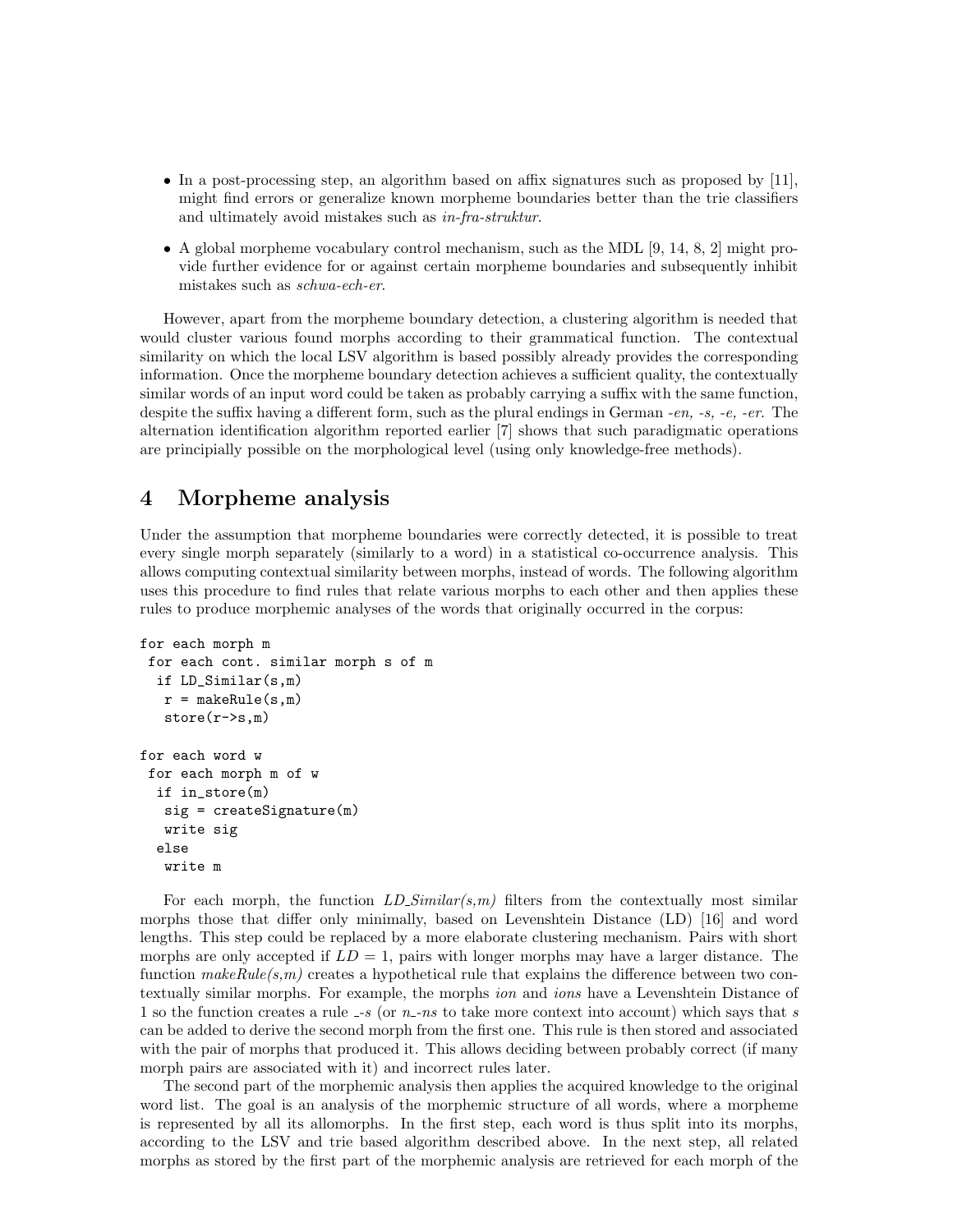input word. The function *createSignature(m)* produces a representation of each morpheme. For example, the original word *fracturing* was found to have two morphs: *fractur* and *ing*. The first morph is related to two morphs *fracture* and *fractures*. The second morph is related to *inag, ingu* and iong. This results in the following analysis:

#### fracturing

#### > fractur.fracture.fractures

> inag.ing.ingu.iong

It is noteworthy that this algorithm cannot distinguish between various meanings of a single morph. In English, the suffix  $-s$  may be a plural marker if used with a noun or the third person singular marker if used with a verb. Given the extremely high frequency of some these ambiguous morphs, the number of (at least partially) wrong analyses produced by the algorithm is likely to be high. Further research may evolve around using an unsupervised POS tag inducer [3] to distinguish between different word classes or using a word sense induction algorithm [6] applied to morphs in order to induce the various meanings.

The results from the Morpho Challenge 2007 are surprising in that the morpheme analysis did not yield any significant changes to the evaluation results. This is despite the fact that on average nearly every single morpheme is represented by several morphs. After exploring the word lists for German, the most probable reasons for this appear to be any of the following:

- During construction of the rules no context is taken into account. This often results in morphs to be found as correlated despite them just incidentally looking similar and sharing some contextual similarity. Hence, benefit of the analysis and error might be cancelling each other out.
- Many of the morphs representing a morpheme are, in fact, only artifacts of the mistakes of the morpheme boundary detection algorithm. Thus, the morpheme analysis appears to be strongly influenced by the quality of the detected boundaries.
- When determing the validity of a rule, the amount of morph pairs is taken into account, but not their frequency. This results in many extremely rare morphs (without any impact on the evaluation) to be merged correctly into morphemes, but many very frequent ones (with actual impact on the evaluation) to be missed.

## 5 Conclusions

Whereas the changes introduced to the morpheme boundary detection improve the overall performance, they also add several more parameters to the entire process. The paramaters do not have to be set specifically for each language, but a large number of parameters often indicates the possibility of overfitting. Yet, despite the improvements and the possibility of overfitting, the performance of knowledge-free morpheme boundary detection is far below what knowledge-rich systems (i.e. rule-based) achieve. Nevertheless, the significant improvements achieved in the Information Retrieval evaluation task in the Morpho Challenge 2007 sufficiently demonstrate the usefulness of such algorithms even in the current state.

Compared to other knowledge-free morpheme boundary detection algorithms, the version of the LSV algorithm described in this paper produces good results. The modular design of this algorithm allows for a better interoperability with other algorithms. For example, the significant performance boost achieved by adding a compound splitter indicates that combining various underlying hypotheses is more likely to yield significant improvements than changes to any single method. Also, given that the most simple combination of algorithms in the form of a voting algorithm in the Morpho Challenge 2005 demonstrated an extraordinary increase in performance, it is reasonable to assume that more direct combinations should perform even better.

The noise produced during the morpheme boundary detection, the missing method for distinguishing ambiguous affixes and other factors resulted in the subsequent morphemic analysis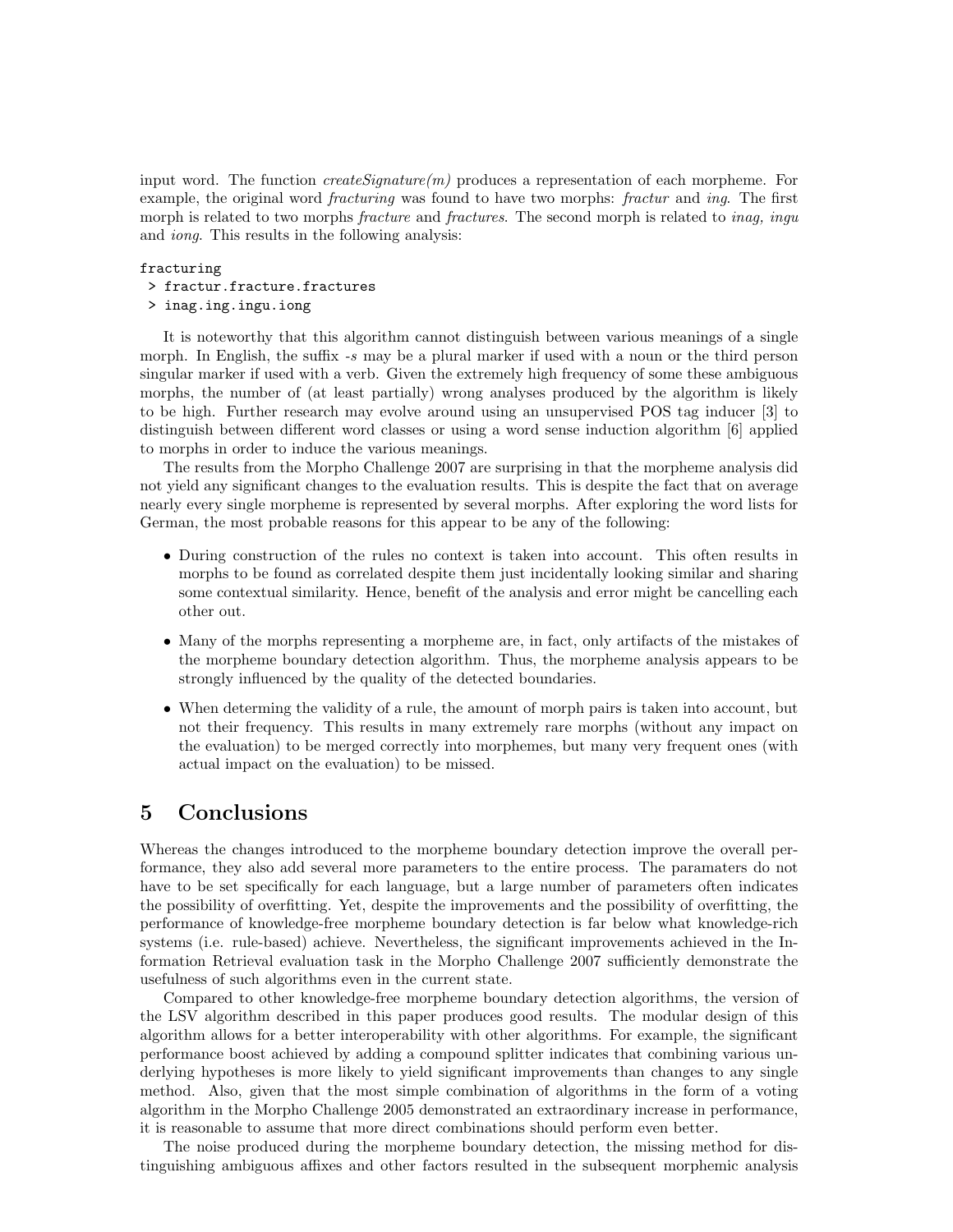to produce apparently insignificant results. It becomes obvious that adding further algorithmic solutions representing other hypotheses about morpheme boundaries, as well as a more elaborate morphemic analysis, should be a significant step towards a true morphemic analysis similarily to what can be done manually.

# References

- [1] R. Harald Baayen, Richard Piepenbrock, and Léon Gulikers. The CELEX lexical database (CD-ROM). Linguistic Data Consortium, University of Pennsylvania, Philadelphia, PA, USA, 1995.
- [2] Delphine Bernhard. Unsupervised morphological segmentation based on segment predictability and word segments alignment. In Proceedings of the PASCAL Challenges Workshop on Unsupervised Segmentation of Words into Morphemes, April 2006.
- [3] Chris Biemann. Unsupervised part-of-speech tagging employing efficient graph clustering. In Proceedings of the Student Research Workshop at the COLING/ACL, Sydney, Australia, July 2006.
- [4] Stefan Bordag. Unsupervised knowledge-free morpheme boundary detection. In Proceedings of the International Conference on Recent Advances in Natural Language Processing (RANLP), Borovets, Bulgaria, September 2005.
- [5] Stefan Bordag. Two-step approach to unsupervised morpheme segmentation. In Proceedings of the PASCAL Challenges Workshop on Unsupervised Segmentation of Words into Morphemes, Venice, Italy, April 2006.
- [6] Stefan Bordag. Word sense induction: Triplet-based clustering and automatic evaluation. In Proceedings of 11th Conference of the European Chapter of the Association for Computational Linguistics (EACL), Trento, Italy, April 2006.
- [7] Stefan Bordag. Elements of Knowledge-free and Unsupervised lexical acquisition. PhD thesis, Department of Natural Language Processing, University of Leipzig, Leipzig, Germany, 2007.
- [8] Mathias Creutz and Krista Lagus. Unsupervised morpheme segmentation and morphology induction from text corpora using morfessor 1.0. In Publications in Computer and Information Science, Report A81, Helsinki, Finland, March 2005. Helsinki University of Technology.
- [9] Carl de Marcken. The unsupervised acquisition of a lexicon from continuous speech. Memo 1558, MIT Artificial Intelligence Lab, 1995.
- [10] Hervé Déjean. Morphemes as necessary concept for structures discovery from untagged corpora. In D.M.W. Powers, editor, Workshop on Paradigms and Grounding in Natural Language Learning at NeMLaP3/CoNLL98, pages 295–299, Adelaide, Australia, January 1998.
- [11] John Goldsmith. Unsupervised learning of the morphology of a natural language. Computational Linguistics, 27(2):153–198, 2001.
- [12] Margaret A. Hafer and Stephen F. Weiss. Word segmentation by letter successor varieties. Information Storage and Retrieval, 10:371–385, 1974.
- [13] Zellig S. Harris. From phonemes to morphemes. Language, 31(2):190–222, 1955.
- [14] Dimitar Kazakov. Unsupervised learning of word segmentation rules with genetic algorithms and inductive logic programming. Machine Learning, 43:121–162, April-May 2001.